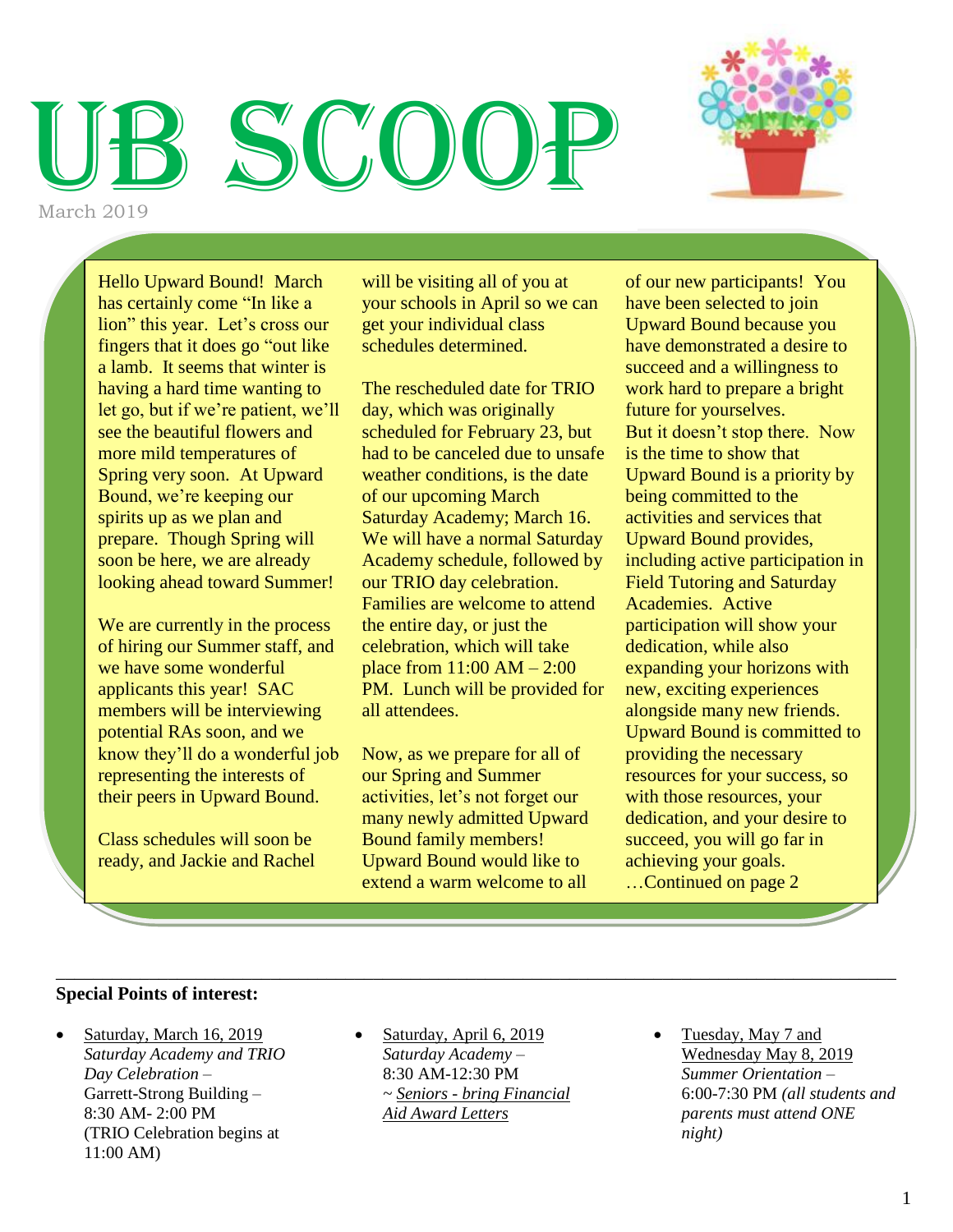| In this Issue:                                  |                |  |
|-------------------------------------------------|----------------|--|
| <b>UB Checklist</b>                             | $\overline{2}$ |  |
| <b>Senior Spotlight</b>                         | 3              |  |
| Things to know<br>for summer                    | 4              |  |
| Watch D.O.G.S.                                  | 4              |  |
| <b>Senior Financial Award</b><br><b>Session</b> | 5              |  |
| <b>Summer Orientation</b>                       | 5              |  |
| <b>Spring College Visit</b>                     | 5              |  |
| <b>Summer Calendar</b>                          | $6 - 7$        |  |
|                                                 |                |  |

## **2018-2019 Yearly Upward Bound Checklist**

It is important to always make note of upcoming due dates and deadlines. This especially applies to your Upward Bound Student Checklist. Each grade has their own list of tasks to complete by the end of the academic year in May, with the exception of newly admitted students. If you were just admitted to Upward Bound this year, don't worry, you do not have a Checklist yet.  $\odot$  All checklists for seasoned UBers are on Canvas. <https://nwmissouri.instructure.com/login/canvas>

If you have not logged in for a while and you must reset your password, use this link<https://nwpass.nwmissouri.edu/pm/>and click on "Change Password". If you do not remember your password, click on "Reset Password". Finally, if you need additional help, call the Northwest Helpdesk at **660-562-1634.**

Once you have logged in to Canvas, you will see the main screen, or Dashboard, for your Checklist (class). This main page will show you all assignments for your Checklist, as well as dates that each is due. If you would like to see your progress, click on "Grades" on the left-hand side of the screen. This will show you what has been turned in and what has been "graded". Remember, your checklist will be used, in addition to other information, to help determine your eligibility to attend the STEM Merit Trip to Seattle in August.

If you have any questions about completing your Checklists, please contact Jackie or Rachel.

#### …Continued from Page 1.

As our new Upward Bound students prepare for the journey ahead, we have to remember that Upward Bound families also devote energy and make sacrifices for their child's success. We very much understand and respect the sacrifices being made so students get the best opportunities. There may be trying times for our students, when they may potentially feel overwhelmed or may be dealing with difficulties. If these experiences are seen as growth opportunities and our families can offer support, this can go a long way to helping participants improve themselves on an academic as well as a personal level. Open communication and support is key to ensuring student success both at home and through Upward Bound.

All of our newest Upward Bound members are listed below. Let's welcome and celebrate them as they embark on the journey toward college! Opportunities await! Welcome to Upward Bound!

Hunter Bennett Tarkio Maggie Calfee Maryville Mickayla DeMint Nodaway-Holt Lydia Dokken Stanberry Mercedes Gilliland Maryville Jaden Goodin Tarkio Jordan Graf Tarkio Reece Green Stanberry Kaitlyn Hall Tarkio Brooke Hittle King City Kloe Jenkins Nodaway-Holt Ollie Johnson King City Alieah Kendrick Maryville

Addison Lair Rock Port Cameron Mackey Maryville Khale McDermott King City Sydney Meeks Maryville Angylena Owens Rock Port Anna Phipps Stanberry Morgan Shaw Tarkio Amethyst Somerville Tarkio **Jackson Williams** Stanberry Allison Yarnell Maryville Breanna Walker Nodaway-Holt Jaycee Remmick Maryville Angel Wallace Tarkio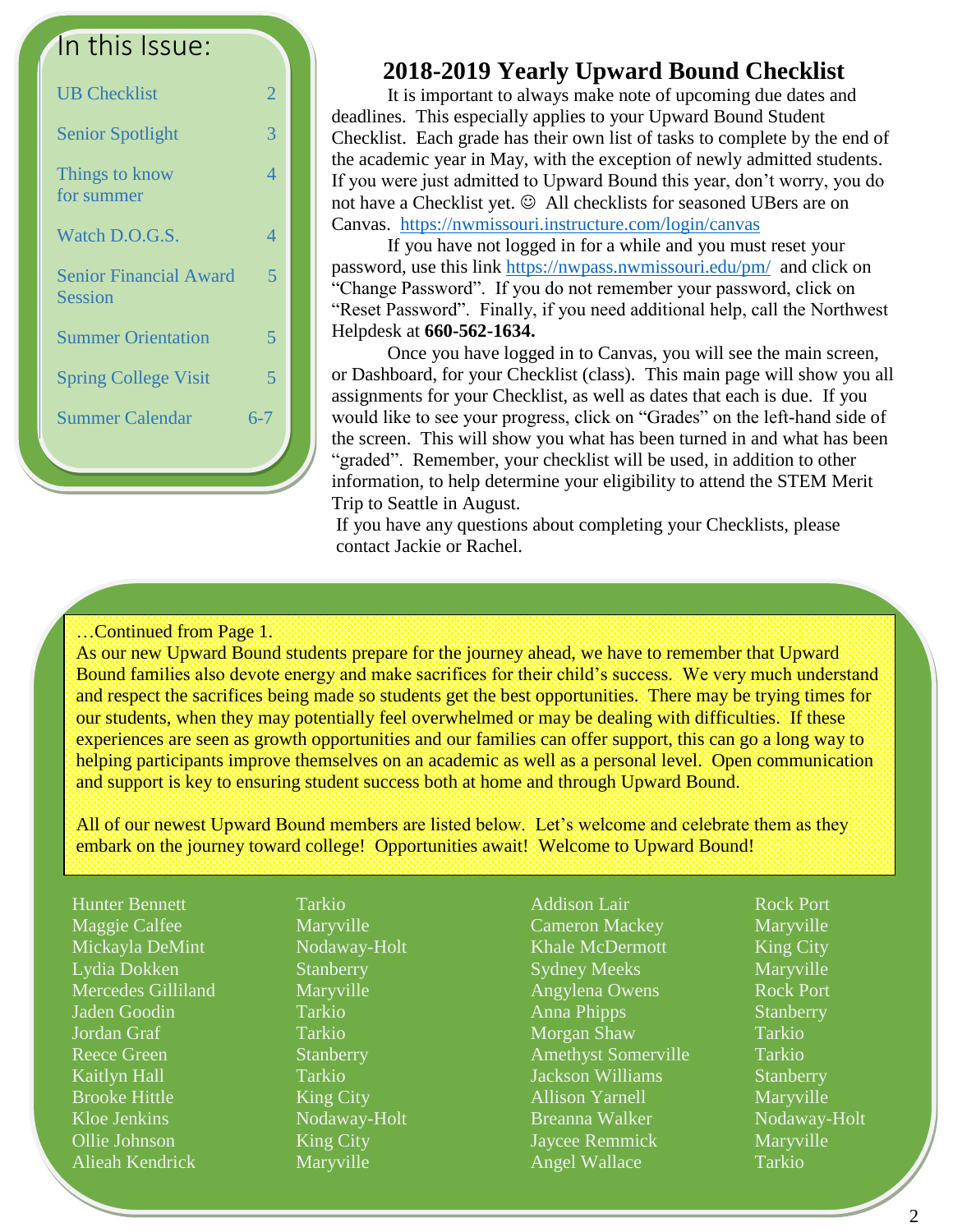

# SENIOR SPOTLIGHT!

# Skye Clark



Hey UB family! My senior year is going quite well! When I first joined UB as a rising senior, I thought I knew exactly what I wanted to be. I wanted to go to Missouri Western and get my BSN in nursing. I've been doing some soul searching lately and decided that I want to be a dentist! I plan on taking pre-dentistry courses at Northwest, and then going to Creighton's School of Dentistry in Nebraska! I had braces for almost 4 years of my life and I have honestly found the career of orthodontistry and dentistry to be very appealing to me!

Some advice I have for the underclassmen is this: when thinking about college and your future, make sure it's

something you'll be comfortable with doing for the rest of your life. Take your interests and passions into account when choosing your career. That being said, it's perfectly okay to change your mind! That's the beauty of being human! Good Luck underclassmen with your future endeavors.

Love, Skye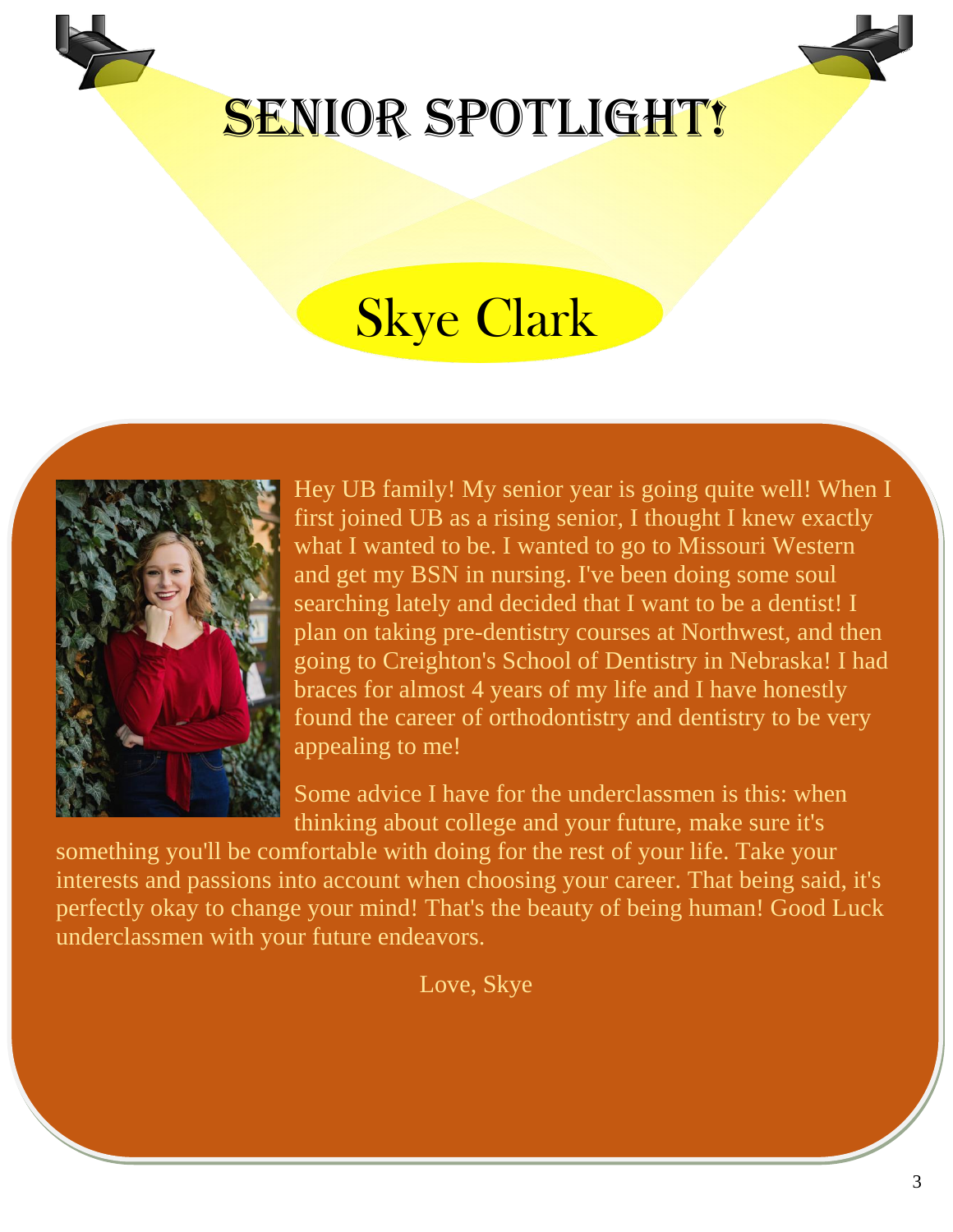# Things to know for summer!

In order to help our summer to run more smoothly, there are a couple of things that we would like to remind students about. Please read ahead carefully.

1. All summer forms are available on the Upward Bound website. Forms can be found via this link: <http://www.nwmissouri.edu/trio/upwardbound/Forms.htm>

Please note: all forms are due by **APRIL 6, 2019**. If forms are not turned in by April 6, Upward Bound must assume that the student will not be participating in the summer component unless prior communication has occurred. If you are unable to print these documents at home, ask your School Counselor to print them for you, OR you can contact Jackie or Rachel to have a packet of forms mailed to you.

2. Absences during the summer session must be reported before summer begins. This is done in your summer forms packet. Any additional absences must be reported at least 1 week prior to the time you will be absent during the summer. Deduction of stipend and a Student Incident Report will occur if this process is not followed.

It is very difficult to plan for summer activities and expenditures if students are constantly coming and going without us having prior knowledge of those absences. We understand that things come up that you may not currently be aware of. Communication is a definite must in these cases. Students will need to speak with Jackie IN PERSON (not via text) if an unexpected absence will occur.

3. Due to the success of our non-caffeine habit the past two summers, Upward Bound will again provide reuseable water bottles for student use during the summer in order to promote hydration and healthy nutritional habits. Students may use a personal water bottle if they choose. Soft drinks (soda, pop, energy drinks, etc.) and coffee will not be allowed during academic hours or during on-campus meals. Many students stated during the summer that they felt better and didn't even miss caffeine after maybe a week. We are excited to continue healthy habits this summer!



## WATCH D.O.G.S.

Upward Bound invites Watch D.O.G.S. (Dads of Great Students), including fathers, grandfathers, uncles, or other father figures, to volunteer at least one full day at Upward Bound during our summer component. Watch D.O.G.S. is an innovative father involvement, educational initiative of the National Center for Fathering. There are two primary goals of the worldwide Watch D.O.G.S. program:

- 1. To provide positive male role models for the students, demonstrating by their presence that education is important.
- 2. To provide extra sets of eyes and ears to enhance school security and reduce bullying.

It has been shown that fathers and father figures in the classroom can have a tremendously positive impact on the educational process! While at Upward Bound, Watch D.O.G.S. can perform a variety of tasks during their volunteer day, including monitoring during class breaks, assisting students in coursework, monitoring the lunch room, helping in the classroom with a teacher's guidance by working with small groups of students on homework, flashcards, spelling, or projects, and any other assigned activities where they actively engage with not only their own student(s), but other students as well.

Any father-figure who is interested in participating in Watch D.O.G.S. this summer is invited to sign up during one of our two Summer Orientation Meetings scheduled for Tuesday, May 7 or Wednesday, May 8, 2019 at 6:00-7:30 PM.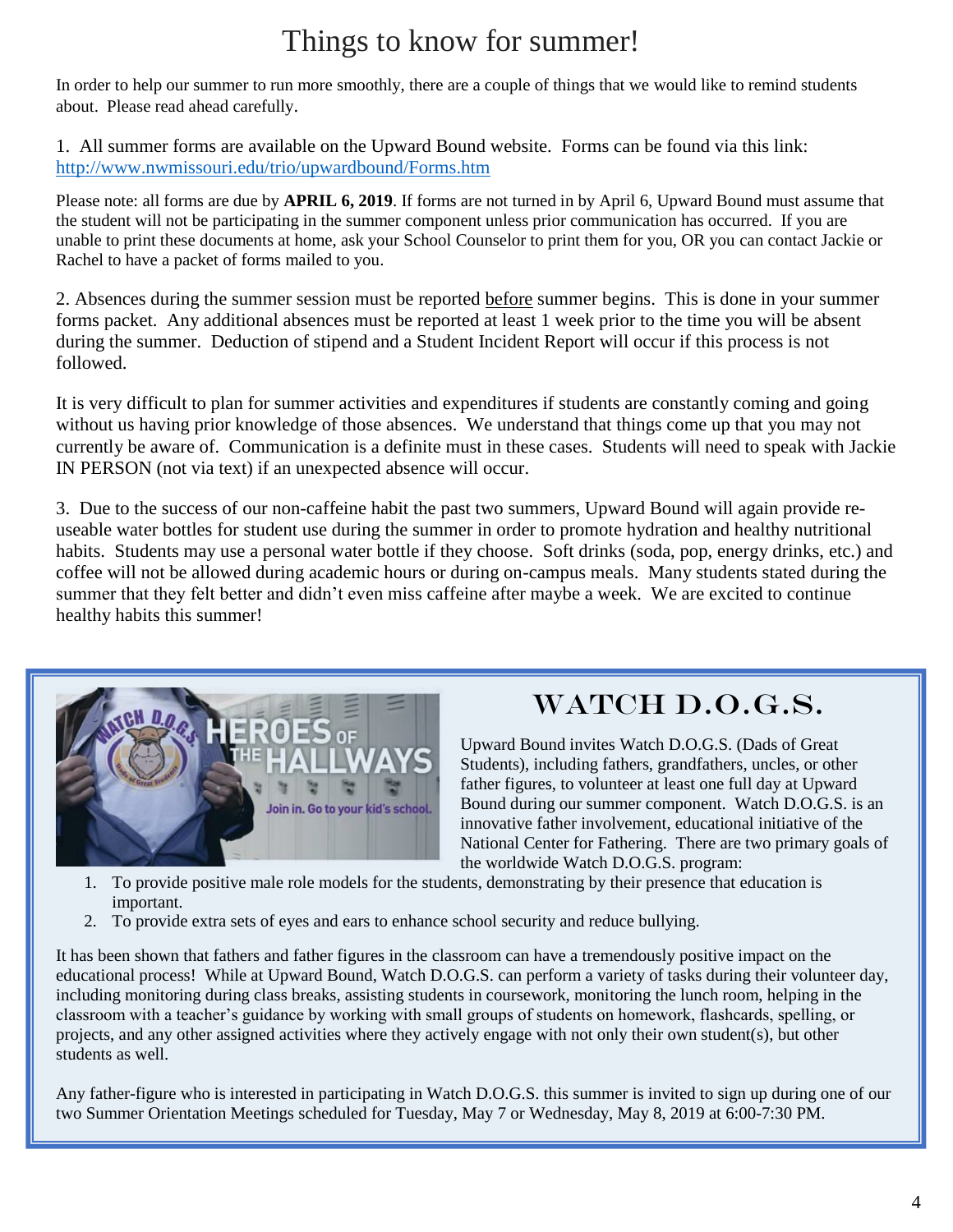## IMPORTANT DATES

## **Summer Orientation** May 7 or May 8, 2019

6:00-7:30 PM

Students and parent(s)/guardian(s) must attend ONE orientation night. You may choose either date.

You will need to ensure that all forms for the summer component are turned in to the Upward Bound Office by **April 6, 2019**. Forms can be found on our website. <http://www.nwmissouri.edu/trio/upwardbound/Forms.htm>

Please bring information on any additional summer absences that have not already been reported.

## ACT Test Dates

| <b>Test Date</b> | Registration<br>Deadline | Late Fee<br>Required |
|------------------|--------------------------|----------------------|
| April 13, 2019   | March 8, 2019            | Mar. 9-25, 2019      |
| June 8, 2019     | May 3, 2019              | May 4-20, 2019       |
| July 13, 2019    | June 14, 2019            | June 15-24, 2019     |

#### **Always use the Upward Bound code: 9713**

For more information go to http://www.actstudent.org

\*\*Remember: Each UB participant can utilize 2 ACT fee waivers. Forms are available by contacting the UB office.

#### **Saturday Academy April 6, 2019 SENIORS – Bring your Financial Award Letters! Senior Workshop 11:20 AM-12:05 PM**

Seniors, in lieu of a Spring Guidance and Grub, we will instead focus on understanding your Financial Aid Package during the April Saturday Academy Senior Workshop. Your parents/guardians are welcome to attend.

Please bring your Financial Aid Award letters received from your college and your student account information, usually found on your acceptance letters.

### Spring College Visit UMKC

This year's Spring college visit took place on Wednesday, March 13. Several Upward Bound students, as well as students from our sister-program, Upward Bound Math and Science, and a student from Northwest's Student Support Services program traveled to Kansas City, MO to visit University of Missouri-Kansas City. It is important to see what choices are available for college, and this was a perfect opportunity for these students to see firsthand whether UMKC might be the perfect fit. After the Admissions presentation, we took a rainy tour of the University and completed a campus-wide scavenger hunt. After eating in their dining hall, the group traveled to the UMKC School of Medicine. We were able to see first-hand what medical students are up to, including peering into a microscope at some tissue a class was studying! It sounds like a couple of students might now be thinking of going to medical school in Kansas City. Overall, our students had a great time!



2019 UB Summer Session June 2-July 3

2019 Summer Enrichment Trip July 8-12

#### **UB Contact Information**

Office: 660-562-1630 Fax: 660-562-1631 Email: [jackiec@nwmissouri.edu](mailto:jackiec@nwmissouri.edu) [wistrom@nwmissouri.edu](mailto:wistrom@nwmissouri.edu)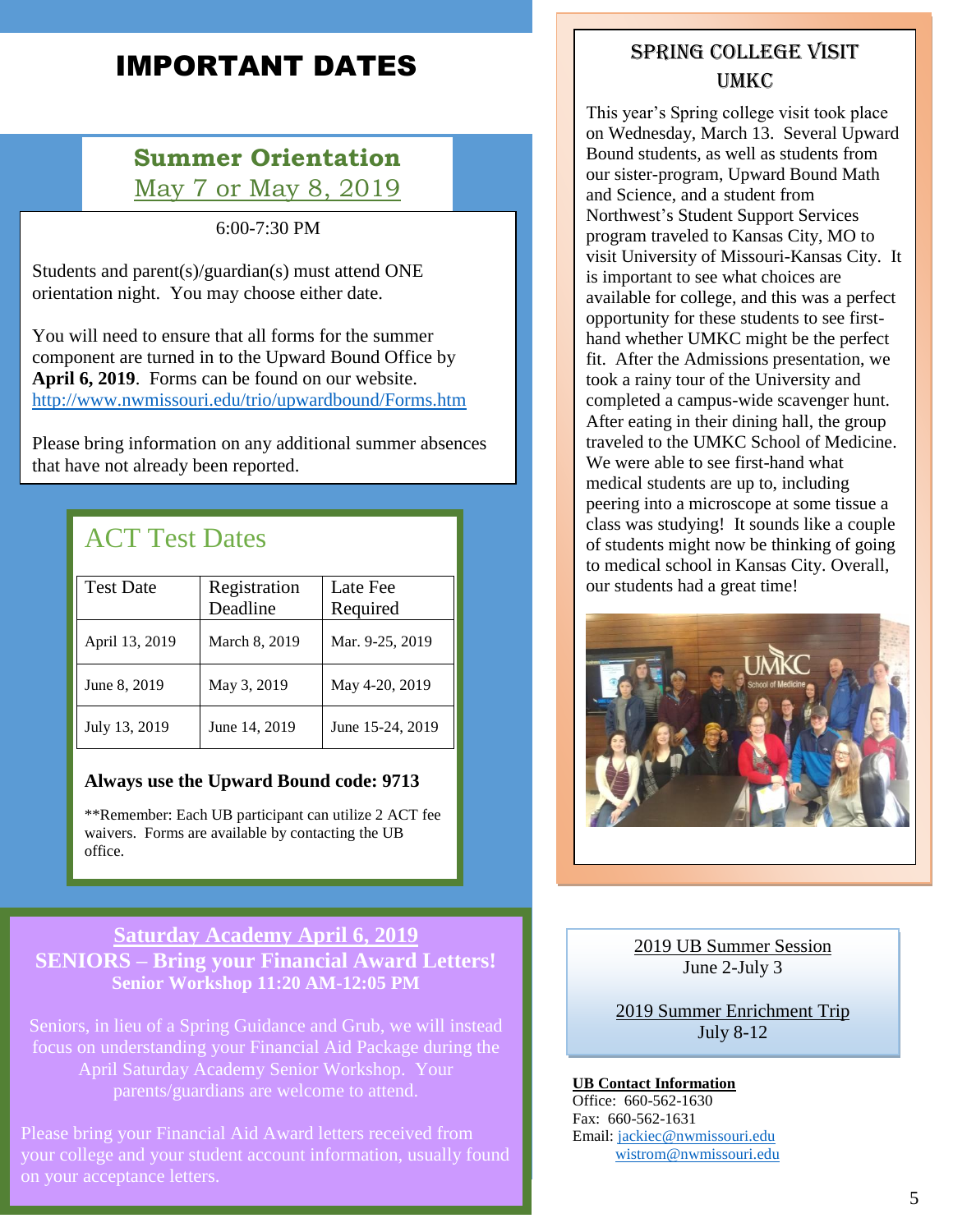

## **Week 1**

| Sunday, June 2    | Move-in to the Northwest residence halls<br>$3:00-4:00$ pm for SAC<br>4:00-4:45pm for New Students |
|-------------------|----------------------------------------------------------------------------------------------------|
|                   | 4:45-5:30pm for Returning Students                                                                 |
| Monday, June 3    | <b>Bridge Seminar</b>                                                                              |
|                   | <b>Family Group Evening Activities</b>                                                             |
| Tuesday, June 4   | <b>Bridge Seminar</b>                                                                              |
|                   | Tutoring in Hall and Family Visitor Night                                                          |
| Wednesday, June 5 | Bridge Seminar                                                                                     |
|                   | <b>Service Learning Activities</b>                                                                 |
| Thursday, June 6  | <b>Bridge Seminar</b>                                                                              |
|                   | Large Group Activity Night- Patee House/Glore Museum and Skating                                   |
| Friday, June 7    | Presentations and workshops                                                                        |
|                   | <b>Job Shadowing/Work Study</b>                                                                    |
|                   | Check out of the residence halls (11am-12:30pm)                                                    |

## **Week 2**

| Sunday, June 9     | Return to the residence halls for check-in (7-9pm)          |
|--------------------|-------------------------------------------------------------|
| Monday, June 10    | Bridge classes begin                                        |
|                    | <b>Family Group Evening Activities</b>                      |
| Tuesday, June 11   | Tutoring in Hall and Visitor Night                          |
| Wednesday, June 12 | <b>Service Learning Activities</b>                          |
| Thursday, June 13  | Large Group Activity Night – KC Zoo and Museum of Illusions |
| Friday, June 14    | Presentations and workshops                                 |
|                    | Job Shadowing/Work Study                                    |
|                    | Check out of the residence halls (11am-12:30pm)             |

### **Week 3**

| Sunday, June 16   | Return to the residence halls for check-in (7-9pm)             |
|-------------------|----------------------------------------------------------------|
| Monday, June 17   | <b>Family Group Evening Activities</b>                         |
| Tuesday, June 18  | Tutoring in Hall and Visitor Night                             |
|                   | Wednesday, June 19 Service Learning Activities                 |
| Thursday, June 20 | Large Group Activity Night - NWMSU College Visit and UB Formal |
| Friday, June 21   | Presentations and workshops                                    |
|                   | <b>Job Shadowing/Work Study</b>                                |
|                   | Check out of the residence halls (11am-12:30pm)                |
|                   |                                                                |